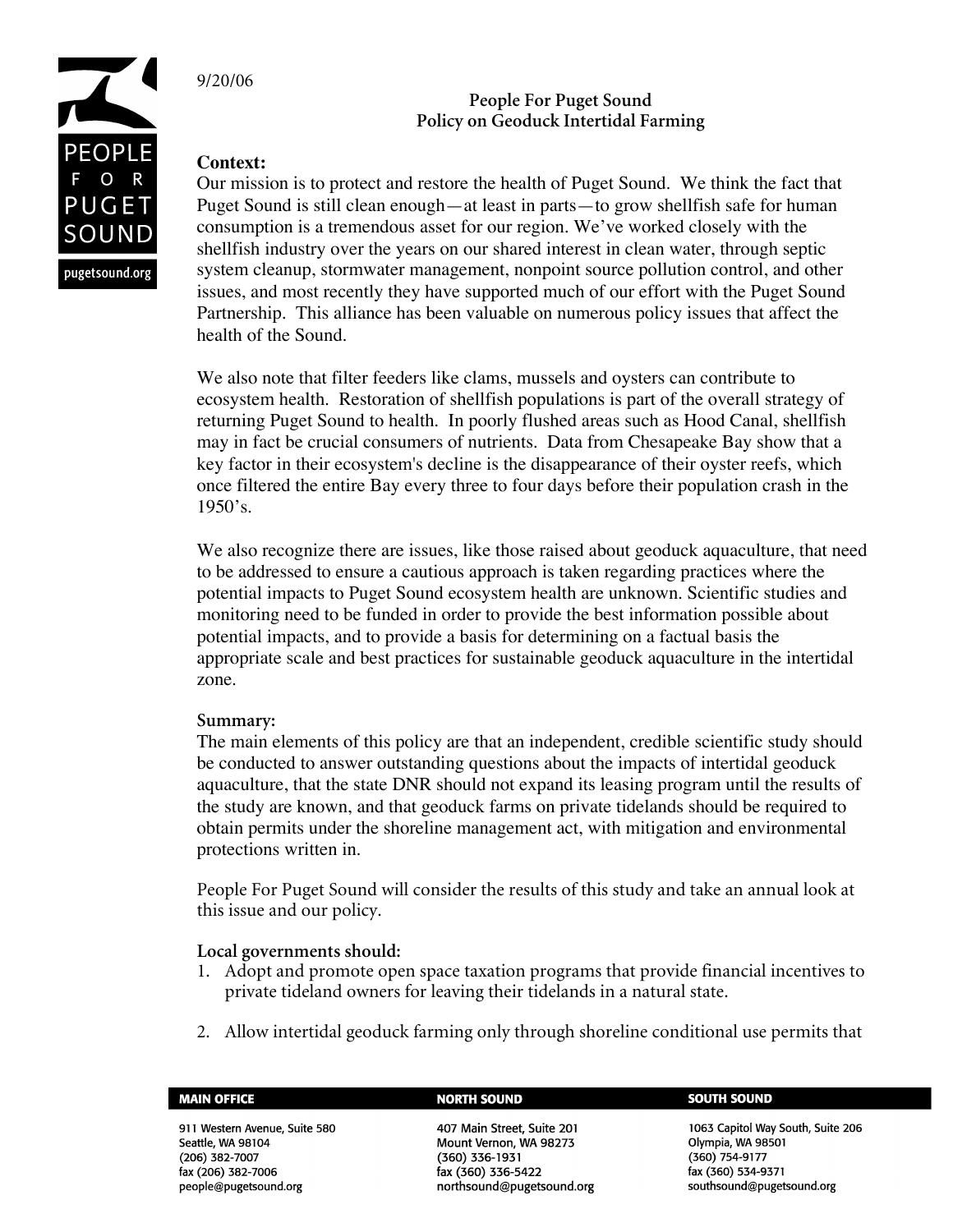adhere to the Department of Ecology shoreline master program guidelines, and that fully mitigate environmental impacts, such as:

- Include baseline survey of existing habitat proposed for farming
- Enforce local critical areas ordinances and shoreline master programs to ensure no net loss of intertidal ecosystem resources
- Require adequate setbacks from eelgrass and forage fish habitat and limit timing of operations to avoid ecosystem impacts
- Require bonding to cover cleanup and mitigation costs
- Require labeling of nets and pipe to ensure cleanup takes place
- Prohibit use of rubber bands or rebar; modify mesh size to prevent bird entrapment
- Require that permit fees cover the full cost of agency regulatory programs, including permit review, inspections, and enforcement

3. Identify areas appropriate for aquaculture and regulate through shoreline and zoning regulations.

## **The 2007 legislature should:**

Fund a comprehensive, independently developed, scientific study of intertidal geoduck farming, addressing community and ecosystem scale impacts and effectiveness of mitigation measures.

## **The Washington Department of Ecology should:**

Amend the Shoreline Master Program Guidelines to clarify that geoduck farms require local conditional use shoreline substantial development permits and provide technical assistance to local governments to ensure stringent avoidance and mitigation of habitat and ecosystem scale impacts.

## **The Washington Department of Natural Resources should:**

1. Modify the geoduck pilot program as follows:

- a. Comprehensively and independently monitor and analyze all environmental impacts and effectiveness of mitigation measures on intertidal communities/ecosystems and species, such as: benthic and water column effects of planting, predator protection and harvest, and associated effects of differing planting densities;
- b. Include scientific analyses of several control sites where aquaculture has not historically occurred, and in accordance with professional scientific methods;
- c. Remove any areas of cultivation in forage fish spawning and rearing; and
- d. Limit the expansion of intertidal geoduck aquaculture on state tidelands to 25 acres until the independent, scientific study of environmental impacts and effectiveness of mitigation measures is completed. (The local shoreline conditional use permit requirement and full mitigation of impacts described on the previous page should apply to the state tidelands pilot project).

### **MAIN OFFICE**

911 Western Avenue, Suite 580 Seattle, WA 98104 (206) 382-7007 fax (206) 382-7006 people@pugetsound.org

### **NORTH SOUND**

407 Main Street, Suite 201 Mount Vernon, WA 98273  $(360)$  336-1931 fax (360) 336-5422 northsound@pugetsound.org

### **SOUTH SOUND**

1063 Capitol Way South, Suite 206 Olympia, WA 98501 (360) 754-9177 fax (360) 534-9371 southsound@pugetsound.org